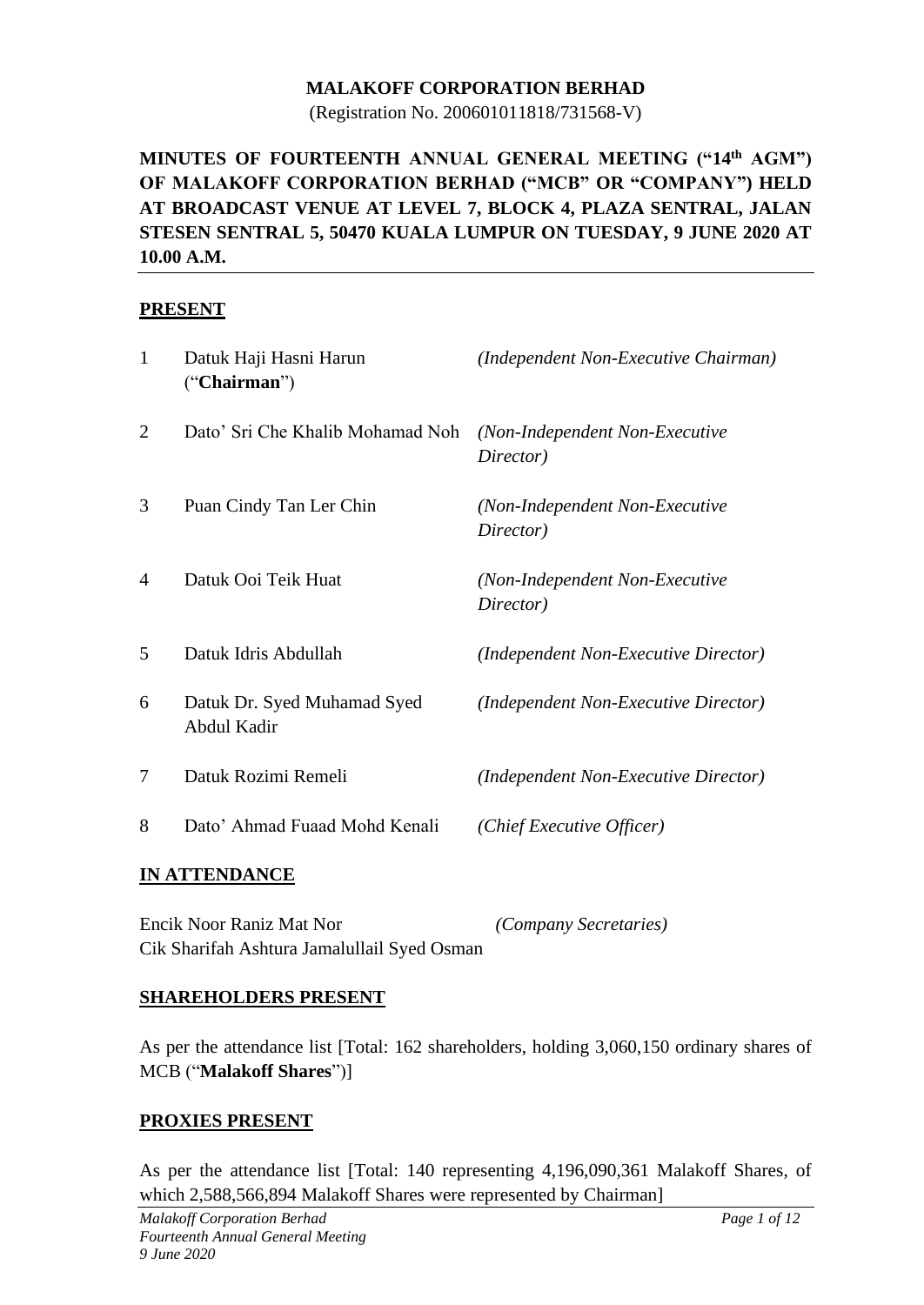### **INVITEES PRESENT**

As per Attendance List as attached.

#### **AUDITORS PRESENT**

Messrs KPMG PLT (represented by Mr. Foong Mun Kong)

#### **POLLING AGENT PRESENT**

Boardroom Share Registrars Sdn Bhd

#### **SCRUTINEER PRESENT**

Boardroom Corporate Services Sdn Bhd

#### **PROCEEDINGS OF MEETING**

#### **1. CHAIRMAN**

YBhg. Datuk Haji Hasni Harun chaired the 14<sup>th</sup> AGM of the Company.

#### **2. PRELIMINARY**

Before the commencement of the meeting, the recital of prayer was conducted.

The Chairman welcomed all shareholders and proxies who attended the 14<sup>th</sup> AGM, his fellow members of the Board of Directors ("**Board**") and members of MCB's senior management team. The Chairman stated that the meeting was the fifth AGM of the Company since its listing on the Main Board of Bursa Malaysia Securities Berhad ("Bursa Malaysia") in May 2015.

#### **3. QUORUM**

Upon confirmation by the Company Secretary that a quorum was present, the Chairman called the meeting to order.

The Chairman informed that all other Directors of the Company were participating in the AGM remotely from various locations. He further explained that the AGM was in accordance with the Guidance Note on the Conduct of General Meetings issued by Securities Commission of Malaysia on 18 April 2020 and revised on 14 May 2020 in view of the Movement Control Order enforced by the Government of Malaysia. The Guidance Notice encouraged public listed companies to conduct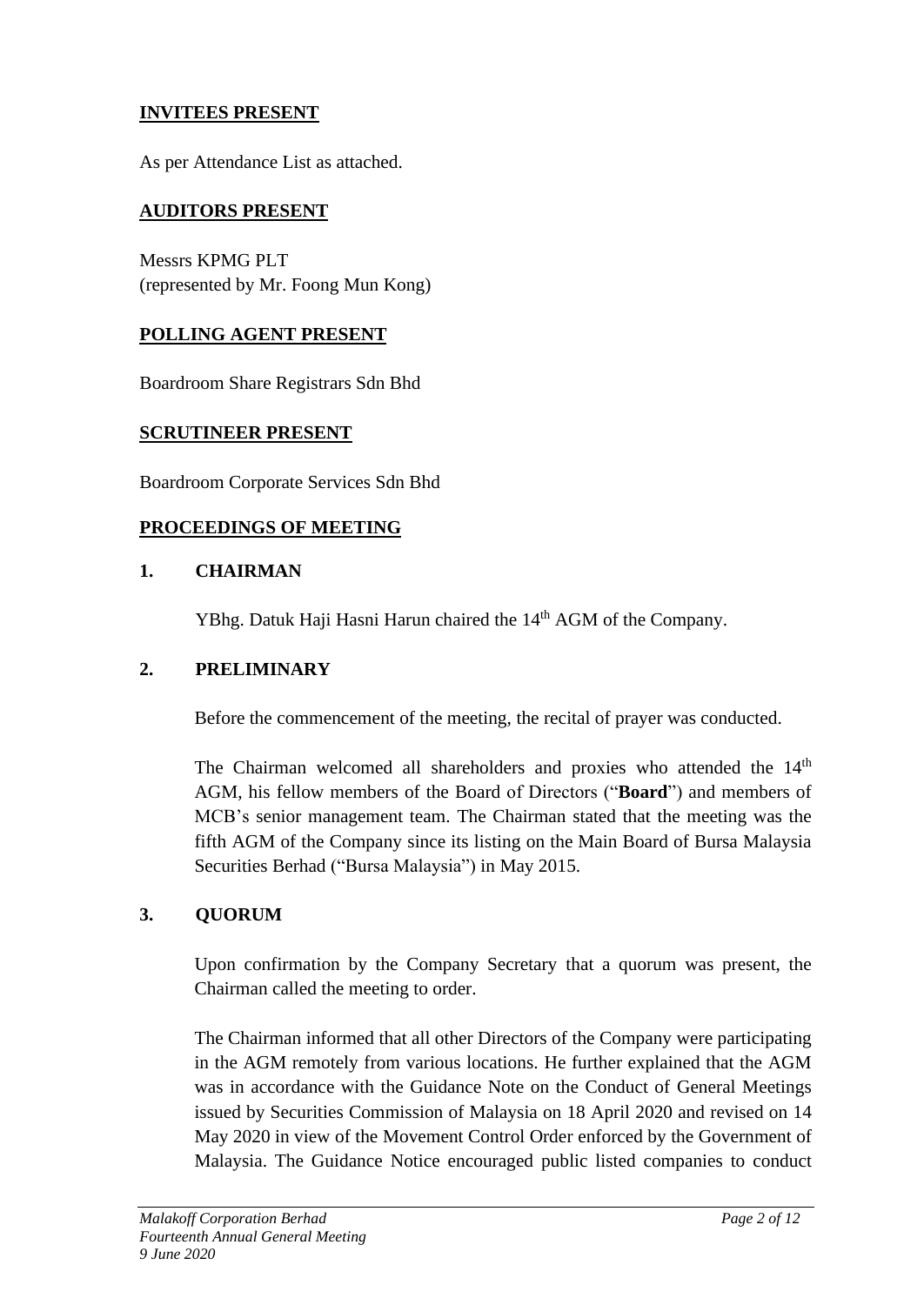fully virtual general meetings with the fewest possible number of essential individuals physically present at the broadcast venue.

The Chairman then introduced each and every member of the Board who was participating via online as well as the senior management and advisors who were present at the broadcast venue.

# **4. PRESENTATION BY CHIEF EXECUTIVE OFFICER ("CEO")**

The Chairman then invited Dato' Ahmad Fuaad Mohd Kenali, the CEO of MCB, to provide a brief presentation on the overview of the Company's performance for 2019, its achievements, strategy and prospects going forward. His presentation covered the following areas:

- 2019 Performance Highlights
- Key Achievements
- Risks & Challenges
- Growth Prospectus & Outlook

# **5. RESPONSES TO MINORITY SHAREHOLDER WATCHDOG GROUP'S ("MSWG") QUERIES VIDE LETTER DATED 13 MAY 2020**

Dato' Ahmad Fuaad Mohd Kenali informed the meeting that MSWG had through its letter dated 13 May 2020 raised a few questions and the Company had responded to the questions accordingly prior to the meeting. He then proceeded to read out the questions and the Company's response.

A copy of MSWG's letter together with MCB's written reply are attached hereto as **Appendix 1**.

The Chairman thanked the CEO of MCB for his presentation and proceeded to the next agenda of the meeting.

# **6. NOTICE CONVENING THE MEETING**

The Chairman proceeded with the notice convening the meeting stipulated on pages 321 to 327 of the Annual Report ("**AR**") 2019 which was taken as read.

The Chairman informed that the AGM was the principal forum for dialogue with all shareholders. He further informed that his presence together with the Board members was to provide clarifications to any questions in relation to the Agenda items and the 8 resolutions to be tabled at the meeting.

Before proceeding to the business of the meeting, the Chairman addressed the door gift or food voucher issue that was raised by several shareholders. He clarified that there was no distribution of door gift or food voucher to the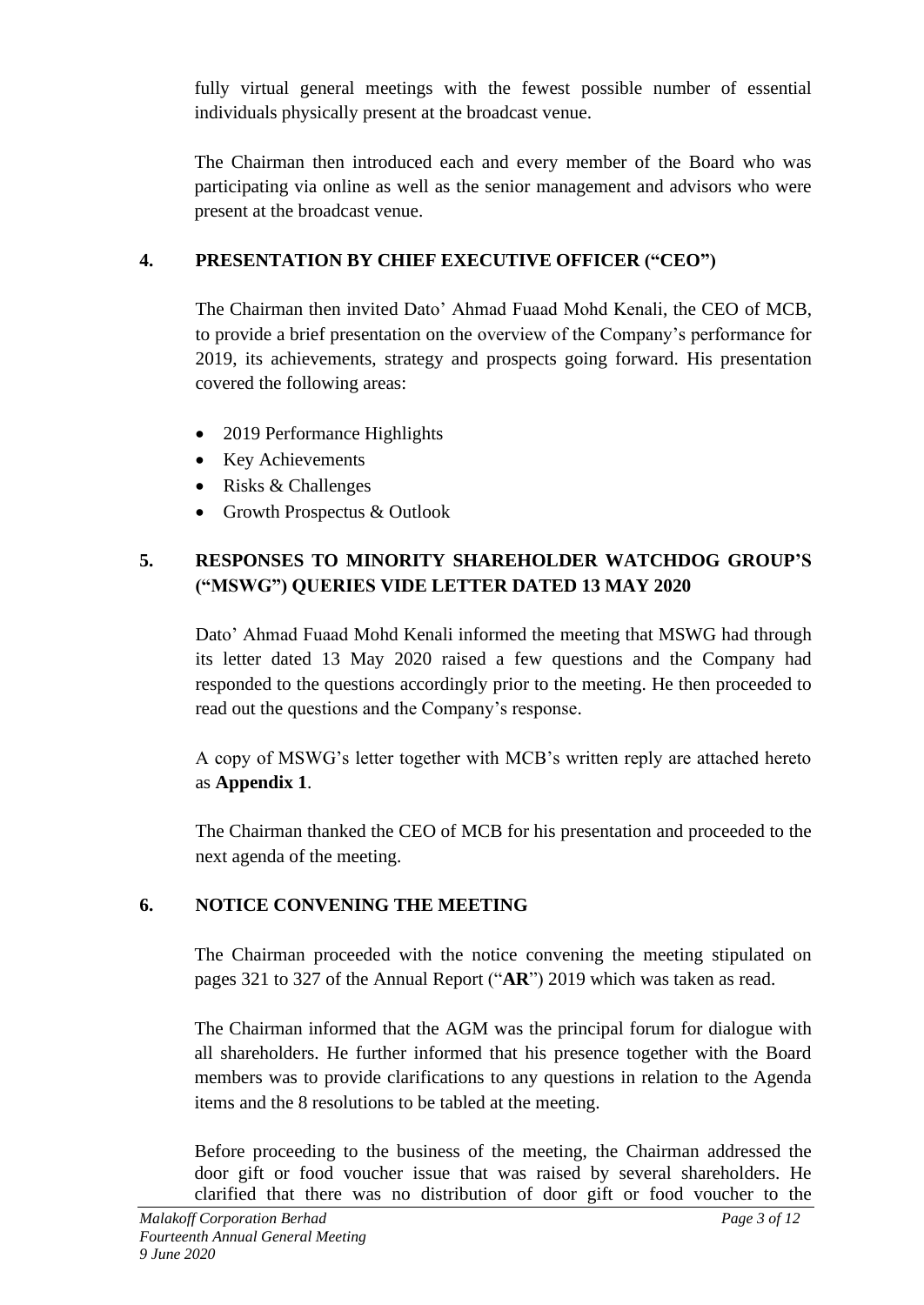shareholders as stipulated in the Revised Administrative Details circulated to the shareholders together with the Notice of Postponed 14<sup>th</sup> AGM of the Company.

The Chairman informed that the AGM portal was opened since 8 a.m. and following the early opening of the said portal, the Management received several questions from the shareholders. He also informed that all questions will be addressed before the tabling of the resolutions at the meeting.

The Chairman further explained that in accordance with the requirements of the Main Market Listing Requirements of Bursa Malaysia and the Company's Constitution, all motions to be tabled at the meeting would be voted by way of poll. Boardroom Share Registrar Sdn Bhd had been appointed as the Polling Administrator whilst Boardroom Corporate Services Sdn Bhd had been appointed as the Scrutineer.

The Chairman informed that the polling process for the resolutions would be conducted at the end of the deliberation of all resolutions to be decided at the AGM. The Chairman also placed on record that a number of shareholders had appointed him as their proxy, and he would vote according to their instructions.

He then invited the representative of the Polling Administrator to brief the shareholders and proxies on the remote polling process.

The Chairman encouraged the shareholders to participate and ask questions in real time until the closure of the Question and Answer ("**Q&A**") session was announced. He then proceeded to deliberate on all the pertinent questions raised by the shareholders and proxies which were addressed by the Board and Management as set out in **Appendix 2** hereof.

Upon the closure of the Q&A session, the Chairman proceeded with the tabling of the resolutions as follows:

## **7. AGENDA 1**

# **TO DISCUSS THE AUDITED FINANCIAL STATEMENTS ("AFS") OF THE COMPANY FOR THE FINANCIAL YEAR ENDED 31 DECEMBER 2019 ("FYE 2019") AND THE DIRECTORS' REPORT AND AUDITORS' REPORT**

The Chairman explained that the AFS for the FYE 2019 tabled under Agenda 1 was for discussion only and remarked that as stipulated under Section 340(1) of the Companies Act, 2016, the Company's financial statements did not require shareholders' approval and hence, the matter would *not* be put forward for voting.

The Chairman declared that the AFS of the Company for the FYE 2019 and the Directors' Report and Auditors' Report thereon be received by the shareholders.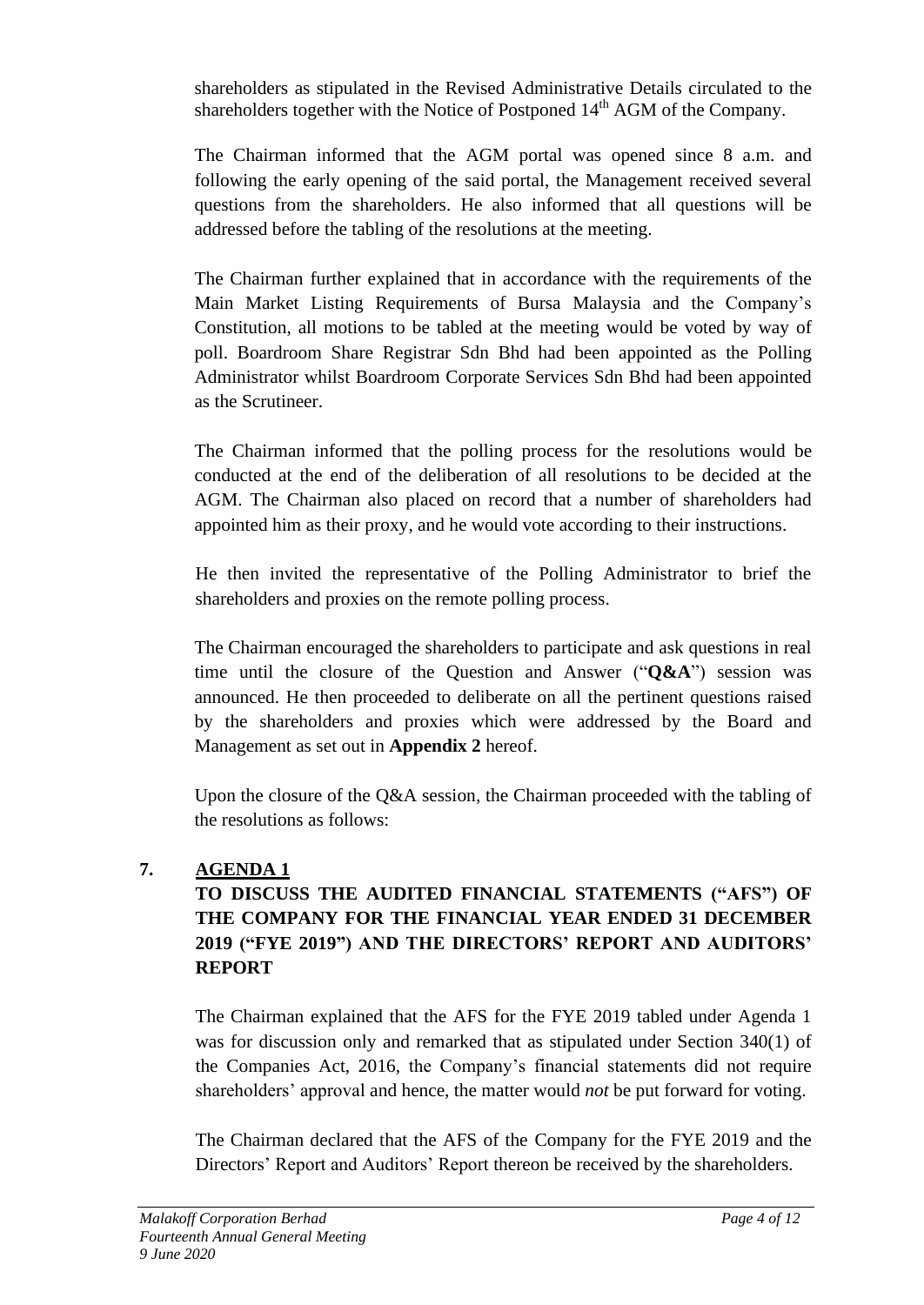## **8. AGENDA 2 (i) - ORDINARY RESOLUTION 1 RE-ELECTION OF DATUK OOI TEIK HUAT WHO RETIRES AS DIRECTOR IN ACCORDANCE WITH ARTICLE 105 OF THE COMPANY'S CONSTITUTION**

*(Under the explanatory note 6 of the Notice of Postponed 14th AGM dated 8 May 2020, any of the Directors who is a shareholder of the Company shall abstain from voting on the resolution in respect of his re-election at the*  $14^{th}$  *AGM. As Datuk Ooi Teik Huat held 420,000 ordinary shares in the Company, he had therefore abstained from voting on this resolution)*

The Chairman confirmed that Datuk Ooi Teik Huat had indicated his willingness to be re-elected.

The following **Resolution 1** on the re-election of Datuk Ooi Teik Huat was proposed as follows:

*"THAT Datuk Ooi Teik Huat, who retires in accordance with Article 105 of the Company's Constitution, be and is hereby re-elected as the Director of the Company."* 

The voting of the resolution would be conducted at the end of the deliberation of all the Agenda items tabled at this AGM.

## **9. AGENDA 2 (ii) - ORDINARY RESOLUTION 2 RE-ELECTION OF DATUK ROZIMI BIN REMELI WHO RETIRES AS DIRECTOR IN ACCORDANCE WITH ARTICLE 105 OF THE COMPANY'S CONSTITUTION**

The Chairman confirmed that Datuk Rozimi bin Remeli had indicated his willingness to be re-elected.

The following **Resolution 2** on the re-election of Datuk Rozimi bin Remeli tabled at the meeting was proposed as follows:

*"THAT Datuk Rozimi bin Remeli, who retires in accordance with Article 105 of the Company's Constitution, be and is hereby re-elected as the Director of the Company."* 

The voting of the resolution would be conducted at the end of the deliberation of all the Agenda items tabled at this AGM.

## **10. AGENDA 3 - ORDINARY RESOLUTION 3 PAYMENT OF DIRECTORS' FEES UP TO AN AMOUNT OF RM1,230,000 TO THE NON-EXECUTIVE DIRECTORS ("NEDs") WITH**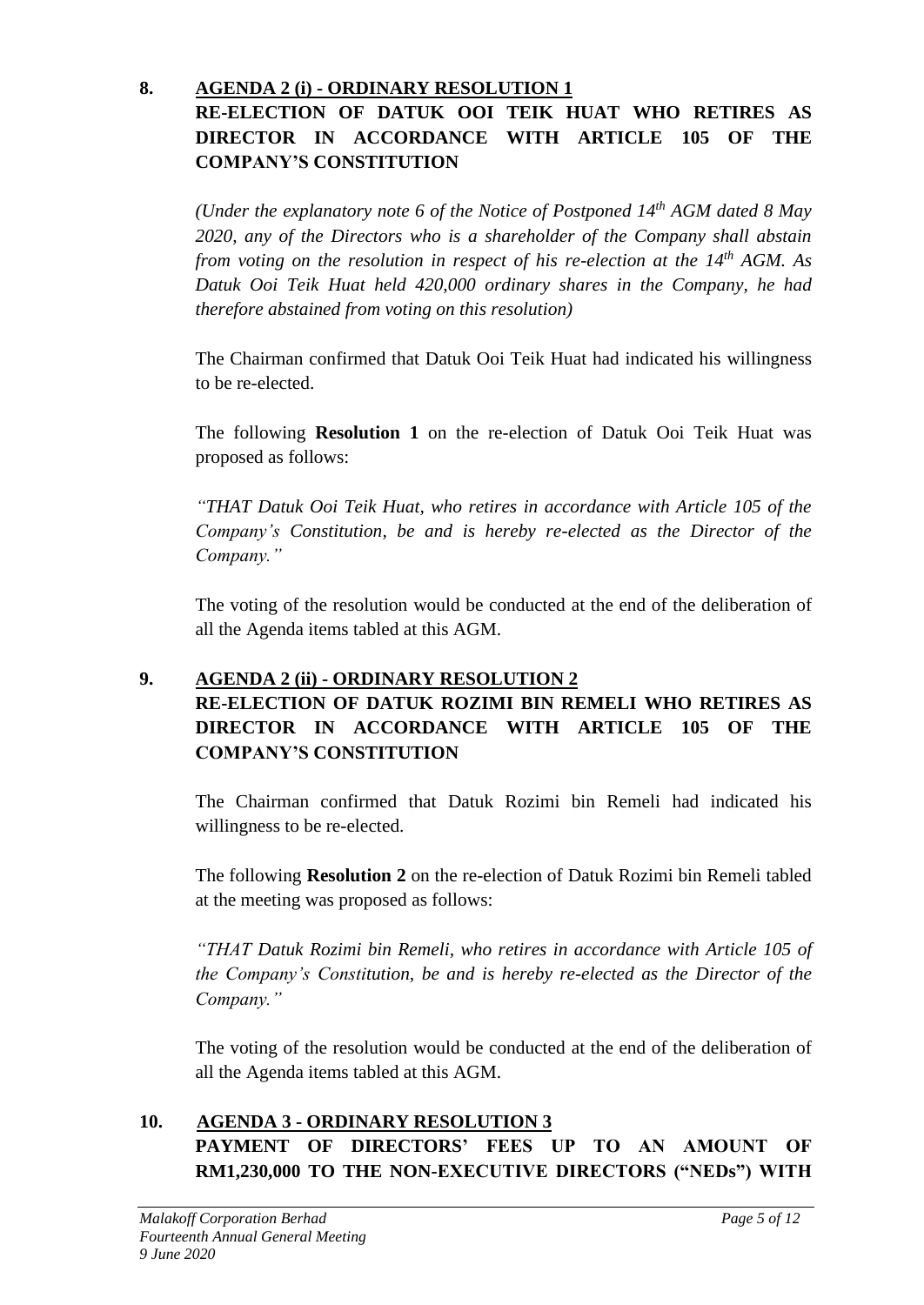## **EFFECT FROM 24 APRIL 2020 UNTIL THE NEXT AGM OF THE COMPANY**

*(Under the explanatory note 6 of the Notice of Postponed 14th AGM dated 8 May 2020, the Non-Executive Directors ("NEDs") who are the shareholders of the Company shall abstain from voting on ordinary resolutions 3 to 5 concerning fees and benefits to the NEDs at the 14 th AGM)*

*Therefore, the following NEDs who held shares in the Company had abstained from voting on resolutions 3 to 5:* 

- *Dato' Sri Che Khalib Mohamad Noh;*
- *Datuk Ooi Teik Huat;*
- *Datuk Idris Abdullah; and*
- *Datuk Dr. Syed Muhamad Syed Abdul Kadir.*

As explained under Explanatory Note 3 of the Notice of Postponed  $14<sup>th</sup>$  AGM, the proposed resolutions 3 to 5, if passed, will allow the payment of the following Directors' fees and benefits to the NEDs on a monthly basis and/or as-and-when incurred within the approval period after the NEDs have discharged their responsibilities and rendered their services to the Company:

- Directors' fees; and
- Benefits payable by the Company comprising Board Committee allowances, meeting allowances, annual leave passage and/or annual supplemental fees including benefits-in-kind to the Chairman.

The Current Directors' fees per member/month were provided in the table under Explanatory Note 3 of the Notice of the Postponed  $14<sup>th</sup>$  AGM. The Company had proposed a revision of Directors' fees from RM7,500 to RM9,000 per NED per month to be effective from the conclusion of the  $14<sup>th</sup>$  AGM. There was no revision of Directors' remuneration for the NEDs since the listing of the Company in May 2015.

The following **Resolution 3** on the payment of Directors' fees up to an amount of RM1,230,000 to the NEDs with effect from 24 April 2020 until the next AGM of the Company was tabled at the meeting:

*"That the payment of Directors' fees up to an amount of RM1,230,000 to the Non-Executive Directors with effect from 24 April 2020 until the next AGM of the Company be and is hereby approved."*

The voting of the resolution would be conducted at the end of the deliberation of all the Agenda items tabled at this AGM.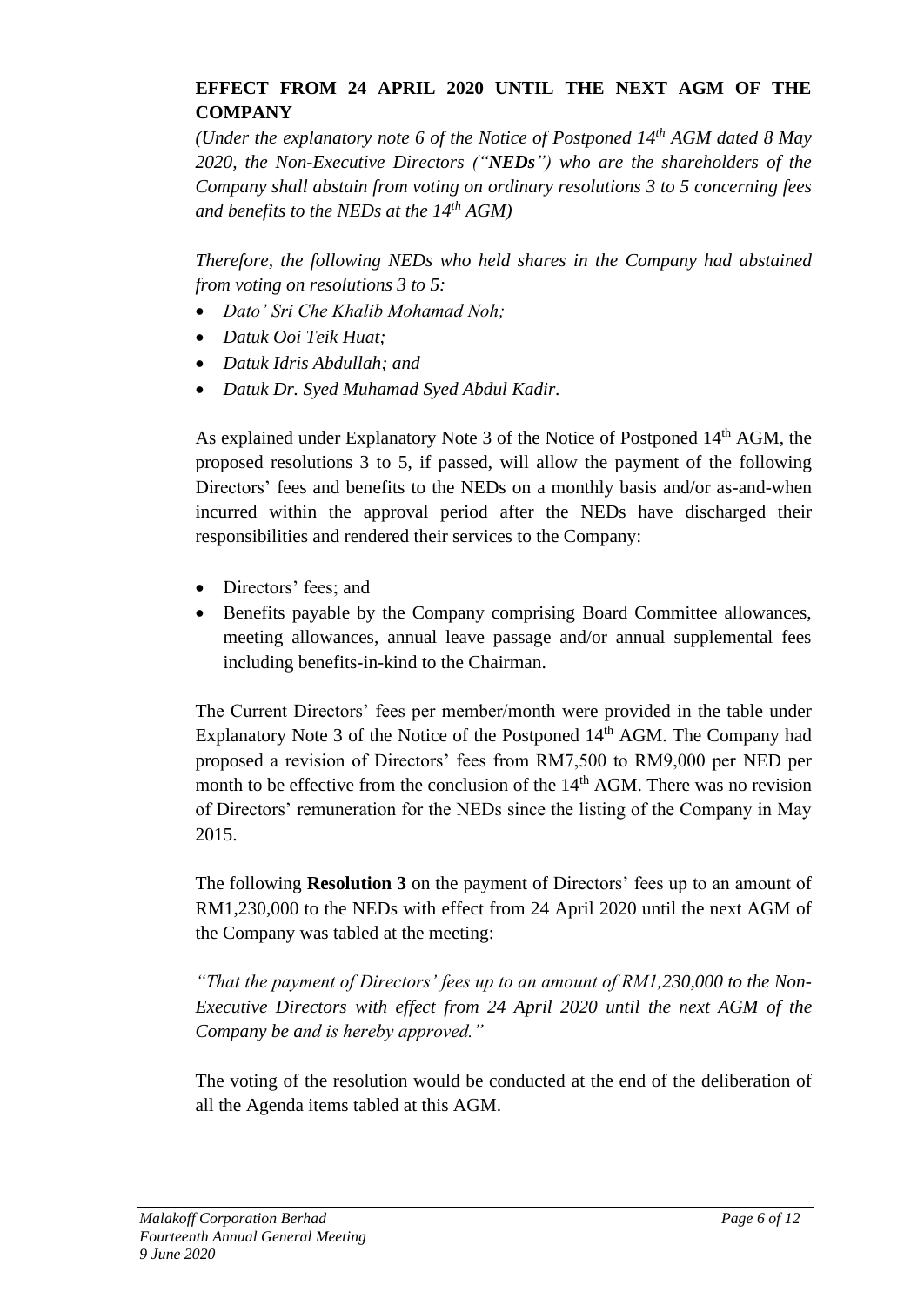## **11. AGENDA 4 (i) - ORDINARY RESOLUTION 4 PAYMENT OF DIRECTORS' BENEFITS TO THE NON-EXECUTIVE DIRECTORS UP TO AN AMOUNT OF RM1,250,000 WITH EFFECT FROM 24 APRIL 2020 UNTIL THE NEXT AGM OF THE COMPANY**

The following **Resolution 4** on the payment of Directors' benefits to the NEDs at the capping amount of RM1,250,000 with effect from 24 April 2020 until the next AGM of the Company was tabled at the meeting:

*"That the payment of Directors' benefits to the Non-Executive Directors at the capping amount of RM1,250,000 with effect from 24 April 2020 until the next AGM of the Company be and is hereby approved."*

The voting of the resolution would be conducted at the end of the deliberation of all the Agenda items tabled at this AGM.

# **12. AGENDA 4 (ii) - ORDINARY RESOLUTION 5**

**PAYMENT OF DIRECTORS' BENEFITS UP TO AN AMOUNT OF RM250,000 BY THE SUBSIDIARIES OF THE COMPANY TO THE NON-EXECUTIVE DIRECTORS WITH EFFECT FROM 1 JANUARY 2020 UNTIL THE NEXT AGM OF THE COMPANY**

The following **Resolution 5** on the payment of Directors' benefits to the NEDs at the capping amount of RM250,000 with effect from 24 April 2020 until the next AGM of the Company was tabled at the meeting:

*"That the payment of Directors' benefits to the Non-Executive Directors at the capping amount of RM250,000 with effect from 24 April 2020 until the next AGM of the Company be and is hereby approved."*

As for Resolution 5 in the Notice of the Postponed 14<sup>th</sup> AGM, the Directors' benefits comprise monthly allowances and meeting allowances payable to the NEDs of Malakoff who were also sitting on the Board of two subsidiaries of Malakoff namely:

- 1. Malaysian Shoaiba Consortium Sdn Bhd (80%-owned)
- 2. Alam Flora Sdn Bhd (97.37%-owned)

The voting of the resolution would be conducted at the end of the deliberation of all the Agenda items tabled at this AGM.

# **13. AGENDA 5 - ORDINARY RESOLUTION 6 RE-APPOINTMENT OF KPMG PLT TO ACT AS AUDITORS OF THE COMPANY AND TO AUTHORISE THE DIRECTORS TO FIX THEIR REMUNERATION**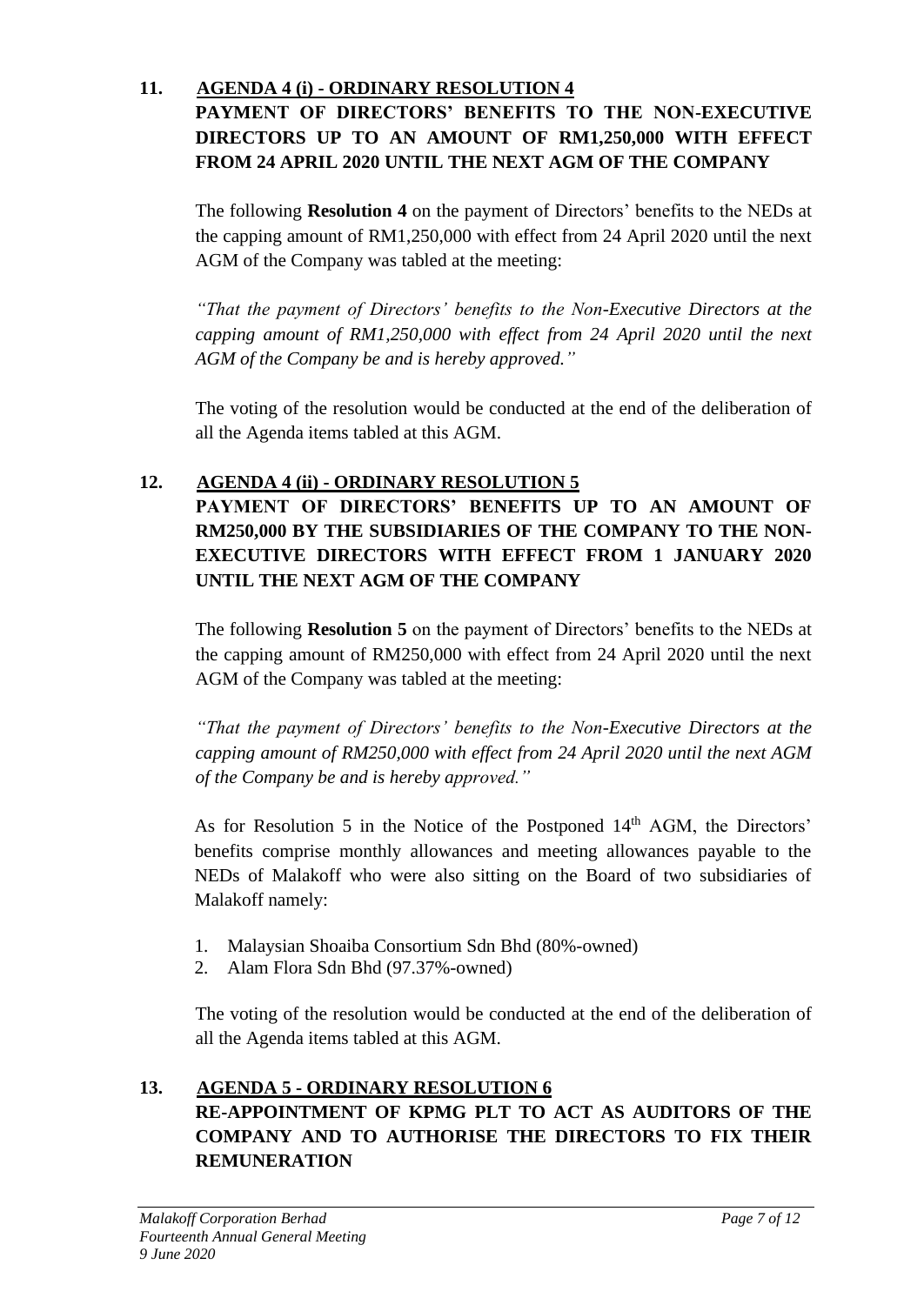The following **Resolution 6** on the re-appointment of KPMG PLT was tabled at the meeting:

"*THAT Messrs. KPMG PLT, who are eligible and have given their consent for reappointment, be and are hereby re-appointed as Auditors of the Company, AND THAT the Directors are authorised to fix their remuneration.*"

The voting of the resolution would be conducted at the end of the deliberation of all the Agenda items tabled at this AGM.

## **14. AGENDA 6 – ORIDNARY RESOLUTION 7 RENEWAL OF AUTHORITY FOR THE COMPANY TO PURCHASE ITS OWN SHARES**

The Chairman explained that Resolution 7 under Agenda 6, would grant the Directors the authority to purchase the Company's own shares of up to 10% of its total number of issued shares subject to Section 127 of the Act and any prevailing laws, rules, regulations, orders, guidelines and requirements issued by the relevant authorities at the time of the purchase(s).

The details of the proposed renewal of authority for the Company to purchase its own shares were set out in the Share Buy-Back Statement to Shareholders dated 24 March 2020, that was circulated together with the 2019 Annual Report of the Company.

The following **Resolution 7** on the renewal of authority for the Company to purchase its own shares tabled at the meeting was proposed as follows:

## **Proposed Renewal of Authority for the Company to Purchase Its Own Shares**

"THAT subject to provisions of the Companies Act 2016 ("Act"), the Constitution of the Company, the Main Market Listing Requirements ("MMLR") of Bursa Malaysia Securities Berhad ("Bursa Securities") and all prevailing laws, rules, regulations, orders, guidelines and requirements for the time being in force, approval and authority be and are hereby given to the Directors of the Company ("Directors"), to the extent permitted by law, to purchase such number of ordinary shares in the Company ("Shares") as may be determined by the Directors from time to time through Bursa Securities upon such terms and conditions as the Directors may deem fit, necessary and expedient in the best interest of the Company, provided that:

a) the maximum aggregate number of shares purchased or held by the Company pursuant to this resolution shall not exceed 10% of the total number of issued shares of the Company at any point in time;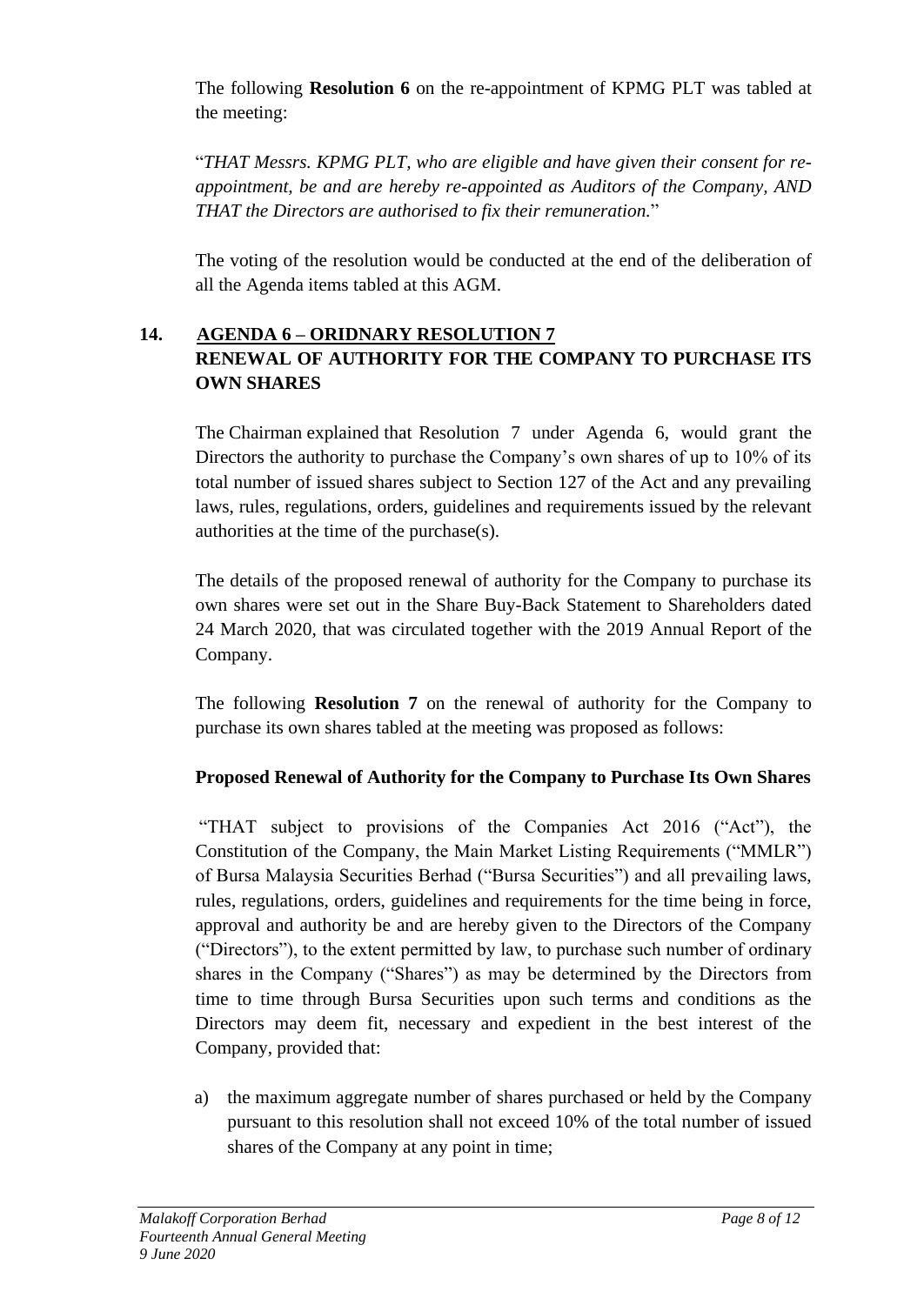- b) the maximum amount of funds to be allocated by the Company for the purpose of purchasing its shares shall not exceed the amount of the retained profits of the Company at the time of purchase; and
- c) the authority conferred by this resolution shall be effective immediately after the passing of this resolution and shall continue to be in force until:
	- (i) the conclusion of the next annual general meeting of the Company at which time the authority will lapse unless the authority is renewed by a resolution passed at that meeting, either conditionally or unconditionally;
	- (ii) the expiration of the period within which the next annual general meeting of the Company is required by law to be held; or
	- (iii) the authority is revoked or varied by ordinary resolution passed by the shareholders of the Company at a general meeting of the Company,

whichever occurs first;

THAT the Directors be and are hereby authorised to deal with the shares so purchased, at their discretion, in the following manner:

- (i) cancel the Shares so purchased;
- (ii) retain the Shares so purchased as treasury shares; or
- (iii) retain part of the Shares so purchased as treasury shares and cancel the remainder of the Shares;

THAT where such Shares are held as treasury shares, the Directors be and are hereby authorised to deal with the treasury shares in their absolute discretion, in the following manner:

- (i) distribute the shares as dividends to shareholders, such dividends to be known as "shares dividends";
- (ii) resell the shares or any of the shares in accordance with the relevant rules of Bursa Securities;
- (iii) transfer the shares or any of the shares for the purposes of or under an employees' share scheme;
- (iv) transfer the shares or any of the shares as purchase consideration;
- (v) cancel the shares or any of the shares; or
- (vi) sell, transfer or otherwise use the shares for such other purposes as the Minister may by order prescribe;

AND THAT the Directors be and are hereby authorised and empowered to do all acts and things and to take all such steps as necessary or expedient (including opening and maintaining a Central Depository System account) and to enter into and execute, on behalf of the Company, any instrument, agreement and/or arrangement with any person, and with full power to assent to any condition, modification, variation and/or amendment as may be imposed by Bursa Securities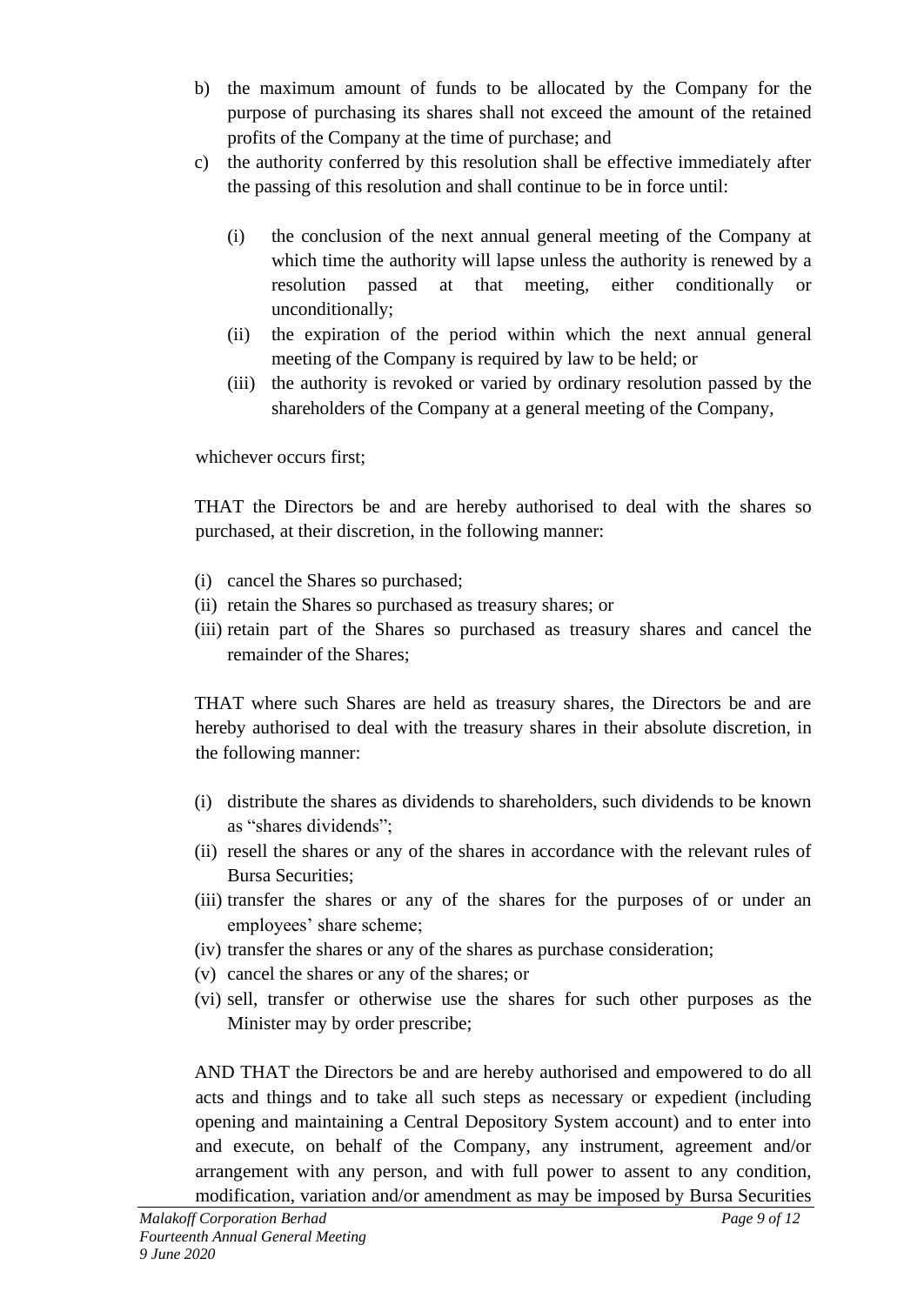or any relevant regulatory authority, and/or as may be required in the best interest of the Company and to take all such steps as the Directors may deem fit, necessary and expedient in the best interest of the Company in order to implement, finalise and give full effect to the purchase by the Company of its Shares."

The voting of the resolution would be conducted at the end of the deliberation of all the Agenda items tabled at this AGM.

### **15. AGENDA 7 - ORDINARY RESOLUTION 8 PROPOSED SHAREHOLDERS' MANDATE FOR RECURRENT RELATED PARTY TRANSACTIONS OF A REVENUE OR TRADING NATURE ("PROPOSED SHAREHOLDERS' MANDATE")**

The Chairman explained that under Explanatory Note 5 of the Notice of Postponed 14th AGM, Resolution 8 under Agenda 7 if passed, would empower the Company and its subsidiaries ("**Group**") to enter into recurrent related party transactions of a revenue or trading nature with the Related Parties as set out in Section 2.4 of the Circular to Shareholders dated 24 March 2020 which are necessary for the Group's day-to-day operations and/or in the ordinary course of business of the Group on normal commercial terms and to facilitate the conduct of the Group's business in a timely manner.

The details of the Proposed Shareholders' Mandate were set out in the Circular to Shareholders dated 24 March 2020, that was circulated together with the 2019 AR of the Company.

The following **Resolution 8** on the Proposed Shareholders' Mandate was tabled at the meeting:

"THAT subject to Paragraph 10.09 of the MMLR of Bursa Securities, the Company and its subsidiaries ("Group") be and are hereby authorised to enter into recurrent related party transactions of a revenue or trading nature with the Related Parties as set out in Section 2.4 of the Circular to Shareholders dated 24 March 2020, PROVIDED THAT such transactions are necessary for the Group's day-today operations and/or in the ordinary course of business of the Group and at arm's length basis and on normal commercial terms which are not more favourable to the related parties than those generally available to the public and are not to the detriment of the minority shareholders of the Company and THAT such approval shall continue to be in force until:-

(i) the conclusion of the next AGM of the Company following the general meeting at which this Ordinary Resolution shall be passed, at which time it will lapse, unless by a resolution passed at the general meeting, the authority conferred by this resolution is renewed;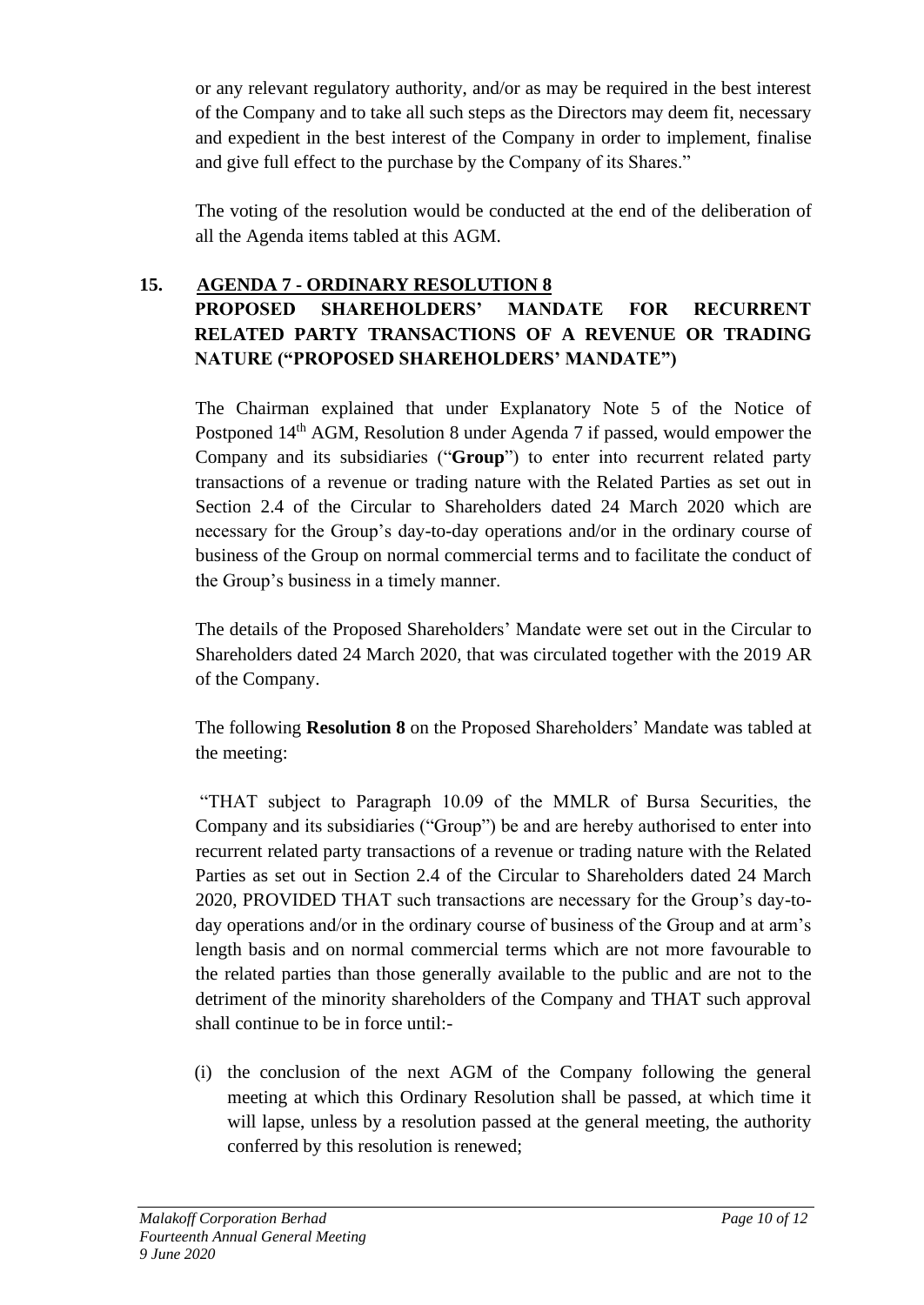- (ii) the expiration of the period within which the next AGM of the Company after the date it is required to be held pursuant to Section 340(2) of the Act (but shall not extend to such extensions as may be allowed pursuant to Section 340(4) of the Act); or
- (iii) revoked or varied by resolution passed by the shareholders of the Company at a general meeting,

whichever is earlier;

AND THAT the Directors of the Company and its subsidiaries be and are hereby authorised to complete and do all such acts and things as they may consider expedient or necessary to give effect to the transactions as authorised by this Ordinary Resolution."

The Chairman then advised the shareholders and proxies to cast their votes and announced that the meeting will be adjourned for 20 minutes for the poll voting and verification process by the scrutineers.

#### **16. ANNOUNCEMENT OF RESULTS**

At 11.35 am, the Chairman called the meeting to order and announced the results of the polling as follows:

### **Ordinary Resolution No. 1**

- 1) FOR was 99.6230%; and
- 2) AGAINST was 0.3770%.

### **Ordinary Resolution No. 2**

- 1) FOR was 99.8394%; and
- 2) AGAINST was 0.1606%.

### **Ordinary Resolution No. 3**

- 1) FOR was 87.3576%; and
- 2) AGAINST was 12.6424%.

### **Ordinary Resolution No. 4**

- 1) FOR was 99.9869%; and
- 2) AGAINST was 0.0131%.

## **Ordinary Resolution No. 5**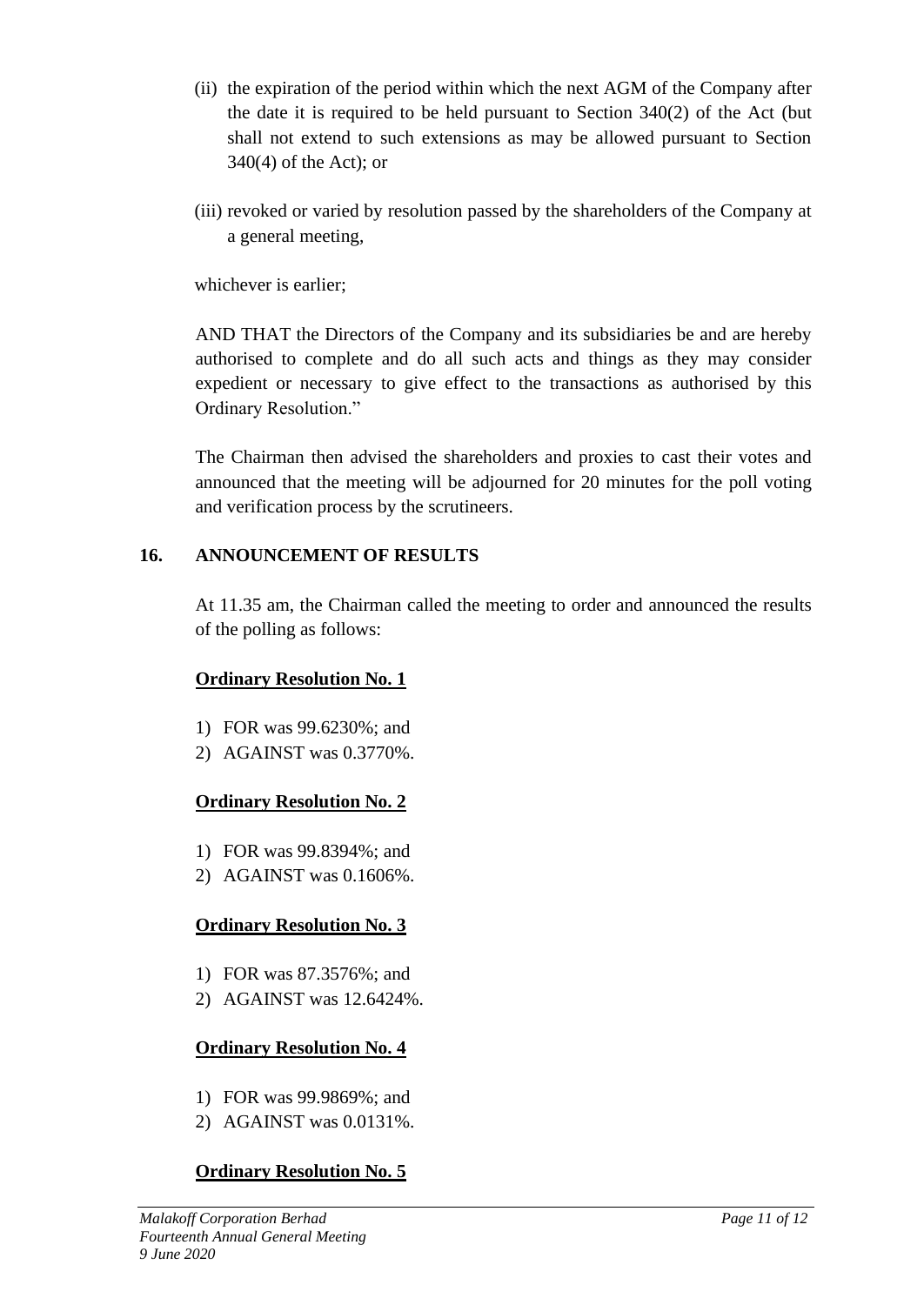- 1) FOR was 99.6381%; and
- 2) AGAINST was 0.3619%.

### **Ordinary Resolution No. 6**

- 1) FOR was 99.8051%; and
- 2) AGAINST was 0.1985%.

## **Ordinary Resolution No. 7**

- 1) FOR was 85.3880%; and
- 2) AGAINST was 14.6120%.

## **Special Resolution No. 8**

- 1) FOR was 99.9956%; and
- 2) AGAINST was 0.0044%.

The Chairman declared that all the motions were duly passed and approved by the Shareholders of the Company at the meeting.

## **17. ANY OTHER BUSINESS**

The Chairman informed that the Company did not receive any notice for "Any Other Business" to be transacted at the 14<sup>th</sup> AGM.

## **18. TERMINATION**

The Chairman expressed his appreciation to the shareholders for their participation in the virtual meeting. There being no further business, the meeting was declared closed at 11.45 am.

Confirmed as correct record,

Signed **CHAIRMAN**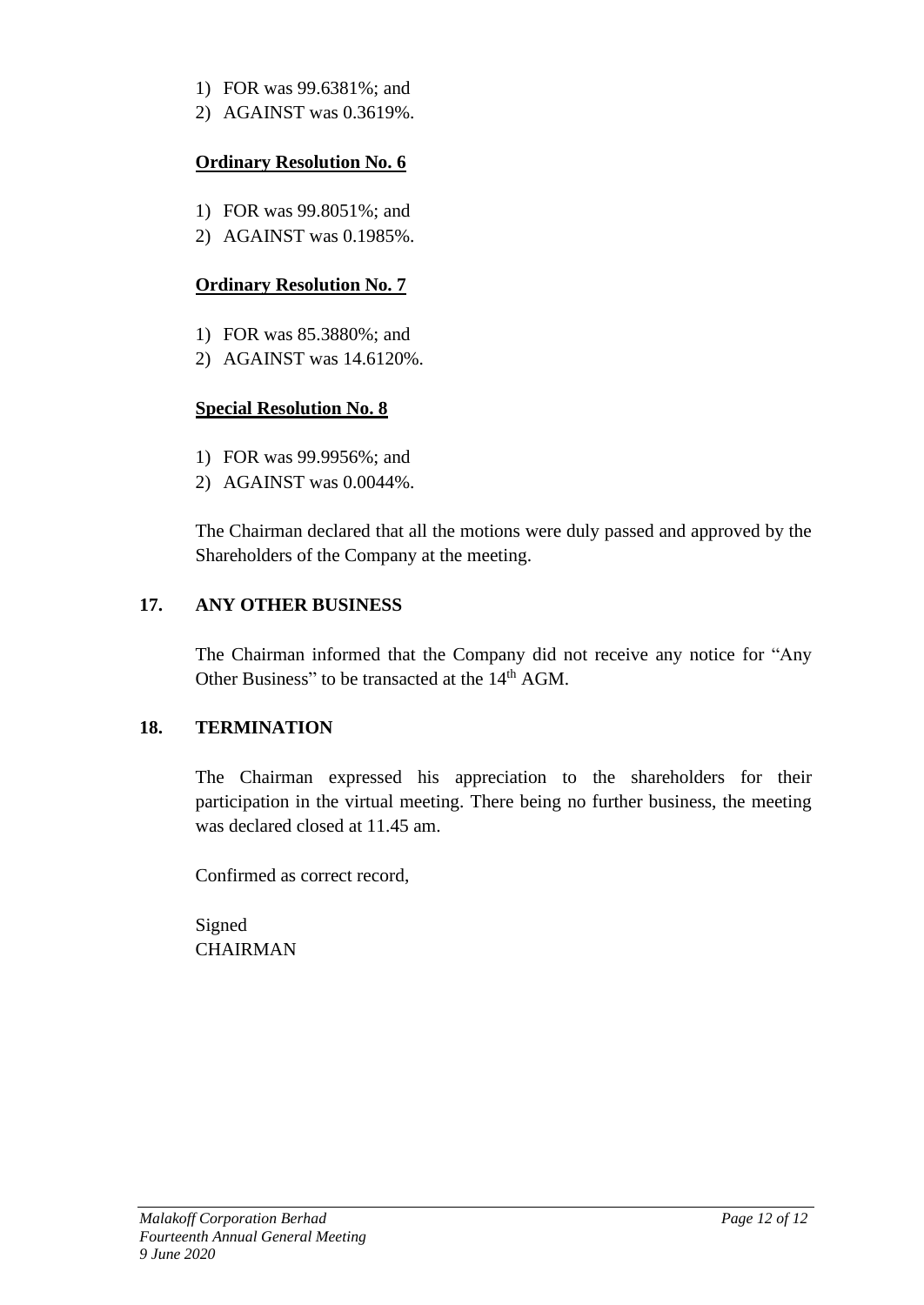#### **MALAKOFF CORPORATION BERHAD ("MCB" OR "THE COMPANY") FOURTEENTH ANNUAL GENERAL MEETING ("14 th AGM") HELD ON 9 JUNE 2020**

#### **PRESENT:**

- 1. Datuk Hj Hasni bin Harun *(Independent Non-Executive Chairman)*
- 2. Dato' Sri Che Khalib bin Mohamad Noh *(Non-Independent Non-Executive Director)*
- 3. Puan Cindy Tan Ler Chin *(Non-Independent Non-Executive Director)*
- 4. Datuk Ooi Teik Huat *(Non-Independent Non-Executive Director)*
- 5. Datuk Idris bin Abdullah *(Independent Non-Executive Director)*
- 6. Datuk Dr. Syed Muhamad bin Syed Abdul Kadir *(Independent Non-Executive Director)*
- 7. Datuk Rozimi bin Remeli *(Independent Non-Executive Director)*
- 8. Dato' Ahmad Fuaad bin Mohd Kenali *(Chief Executive Officer)*

#### **IN ATTENDANCE:**

- 1. Encik Noor Raniz bin Mat Nor (Company Secretary)
- 2. Cik Sharifah Ashtura Jamalullail binti Syed Osman (Joint Company Secretary)

#### **The Summary of Key Matters Discussed at the 14 th AGM**

| <b>Key Matters Discussed</b>       | <b>Response from the Directors/Management</b>                                                                                                                                                                                                                                                                                                                                                                                                                                                                                                                                                                                                                                     |
|------------------------------------|-----------------------------------------------------------------------------------------------------------------------------------------------------------------------------------------------------------------------------------------------------------------------------------------------------------------------------------------------------------------------------------------------------------------------------------------------------------------------------------------------------------------------------------------------------------------------------------------------------------------------------------------------------------------------------------|
| <b>Tan Hung Chye - Shareholder</b> |                                                                                                                                                                                                                                                                                                                                                                                                                                                                                                                                                                                                                                                                                   |
| in FY 2019?                        | How will the Group's financial performance be affected The expiry of GB3 PPA in 2022 is not expected to materially affect the performance<br>when the GB3 Sdn Bhd ("GB3") power plant's Power of the Group as we expect contribution from Alam Flora Sdn Bhd ("Alam Flora")<br>Purchase Agreement ("PPA") expire in 2022? How much   and Renewal Energy ("RE") segments to be higher than the drop in contribution<br>had GB3 contributed to the group's revenue and net profit   from GB3. For 2019, GB3 contributed RM337.0 million to the Group's Revenue,<br>and approximately RM8.2 million to the Group's PATMI, after amortisation of<br>intangible assets at Group level. |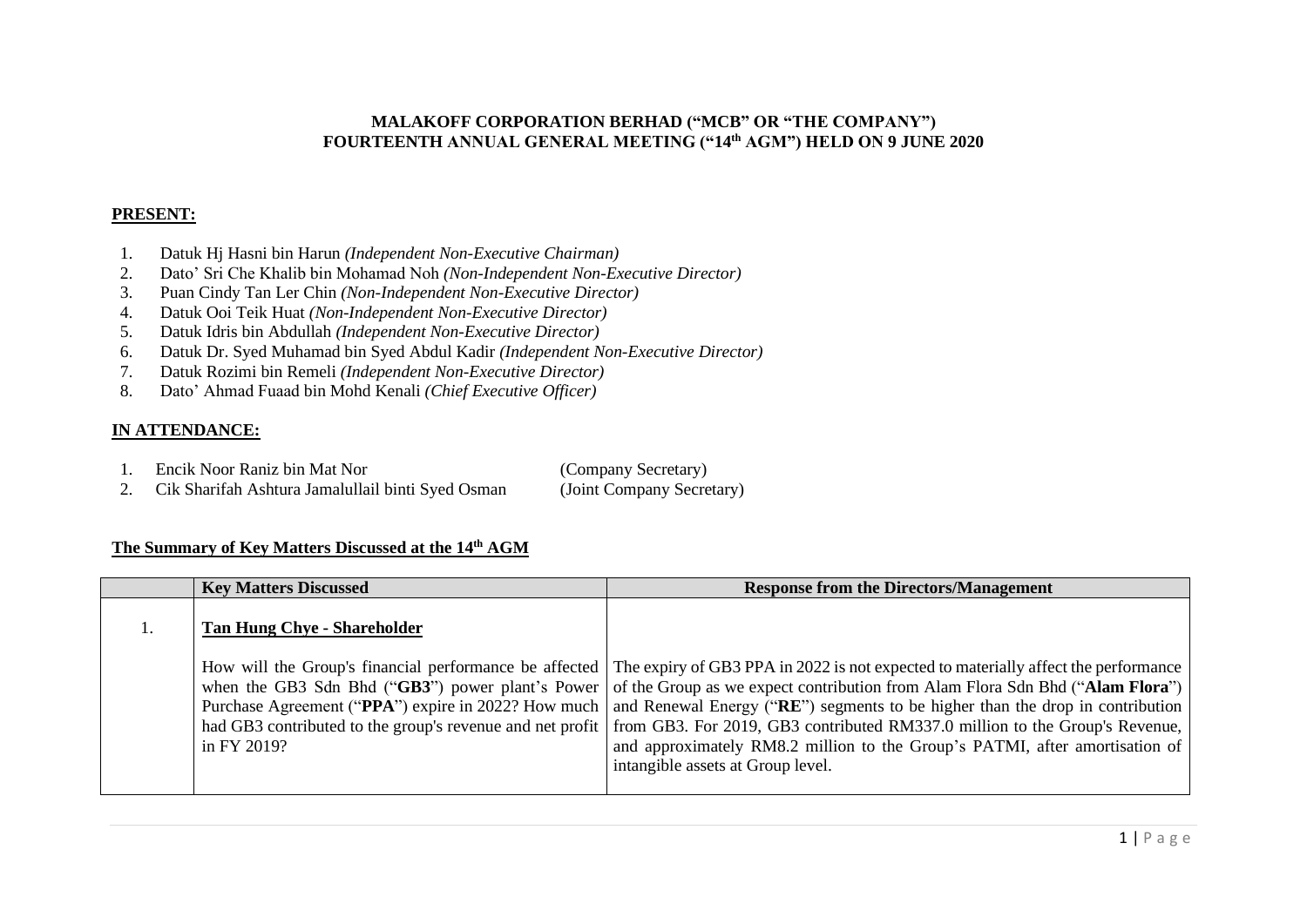|                  | <b>Key Matters Discussed</b>                                                                                                                                                                                                                                                                                                                                                                                                                                                            | <b>Response from the Directors/Management</b>                                                                                                                                                                                                                                                                                                                                                                                                                                                                                                                                                                                                                                                                                                                                                                                                                                                                                                                    |
|------------------|-----------------------------------------------------------------------------------------------------------------------------------------------------------------------------------------------------------------------------------------------------------------------------------------------------------------------------------------------------------------------------------------------------------------------------------------------------------------------------------------|------------------------------------------------------------------------------------------------------------------------------------------------------------------------------------------------------------------------------------------------------------------------------------------------------------------------------------------------------------------------------------------------------------------------------------------------------------------------------------------------------------------------------------------------------------------------------------------------------------------------------------------------------------------------------------------------------------------------------------------------------------------------------------------------------------------------------------------------------------------------------------------------------------------------------------------------------------------|
| 2.               | Foo Say Tee - Shareholder<br>Please brief on how the Group will strategise specifically<br>to address the outlook in year 2020                                                                                                                                                                                                                                                                                                                                                          | Amidst the ongoing challenges brought about by the Covid-19 pandemic, MCB's<br>power plants and waste management services continue to operate as usual while<br>adapting to the new normal. Alam Flora has been actively involved in sanitisation<br>and disinfection services around Kuala Lumpur, Putrajaya and Pahang. The Group<br>will continue to strengthen its power generation and water desalination plants both<br>locally and abroad, to ensure optimal operational performance. Efforts will be<br>intensified to expand our RE capacity through solar, mini-hydro and biogas<br>projects. Development activities for the recently awarded 2.4MW biogas plant in<br>Johor and the 55MW small hydro projects are currently ongoing. The Group will<br>also participate in the recently announced LSS4@MEnTARI (1,000MW solar quota<br>worth RM4b). Priority is for the execution of our strategic initiatives under the 3<br>strategic core pillars. |
| 3.               | <b>Yap Yik Yong - Proxy</b><br>What is the rationale for the adjustment/changes on<br>depreciation and amortisation rates compared to prior<br>year?                                                                                                                                                                                                                                                                                                                                    | The adjustment/changes on depreciation and amortisation rates represent the<br>depreciation and amortisation for Alam Flora's Property, Plant and Equipment, a<br>newly acquired subsidiary of the Group.                                                                                                                                                                                                                                                                                                                                                                                                                                                                                                                                                                                                                                                                                                                                                        |
| $\overline{4}$ . | Lew Tuck Wai - Shareholder<br>Most of the Company's financial liabilities as stated on<br>page 260 of the Annual Report are financed with<br>contractual interest rates as high as 6.25%. There is also a<br>USD term loan at 5.8% rate which is on the high side<br>compared to the current low US interest rates. What steps<br>are the Company taking to take advantage of the current<br>low interest rates environment to lower the finance cost of<br>the Company moving forward? | The Group has recently concluded the refinancing of Malakoff International<br>Limited's USD term loans of USD72 million on 30 April 2020. The Management<br>will continue to explore refinancing options for the Group's existing financing<br>facilities, to take advantage of the prevailing low interest rates.                                                                                                                                                                                                                                                                                                                                                                                                                                                                                                                                                                                                                                               |
| 5.               | <b>Liew Chee Seng - Shareholder</b>                                                                                                                                                                                                                                                                                                                                                                                                                                                     |                                                                                                                                                                                                                                                                                                                                                                                                                                                                                                                                                                                                                                                                                                                                                                                                                                                                                                                                                                  |